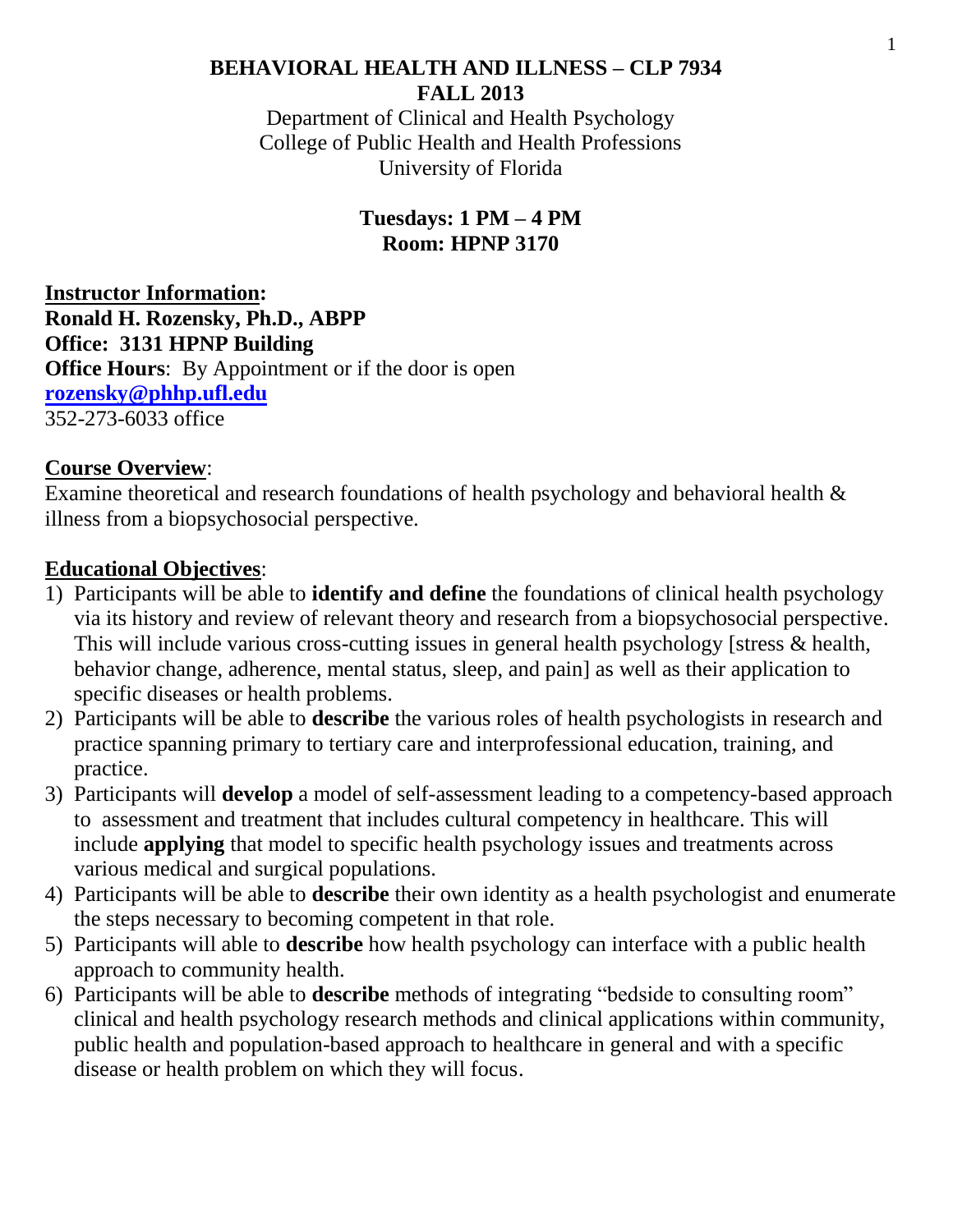### **Textbooks: [Texts are offered as** *suggested* **readings and should be considered for adding to your personal library when finances allow. Journal articles and chapters, by topic, are listed below]**:

- Ayers, S., Baum, A., Manus, C. Newman, S., Walliston, K., Weinman, J. and West, R. (Eds.) (2007). *Psychology, Health, and Medicine*. New York. Cambridge University Press.
- Barr, D.A. (2007) Introduction to US Health Policy: The Organization, Financing, and Delivery of Health Care in America. Baltimore: Johns Hopkins.
- Baum, A., Revenson, T.A., & Singer, J.E. (2001). *Handbook of health psychology*. Mahwah, NJ: Lawrence Erlbaum. ISBN:0-8058-1495-7.
- Belar, C.D. and Deardorff, W.W. (2008). *Clinical Health Psychology in Medical Settings*. Second Edition. Washington, American Psychological Assn.
- Cohen, L.M., McChargue, D.E., & Collins, F.L. (Eds.) (2003). *The Health Psychology handbook*. Thousand Oaks: Sage.
- Frank, R.G., Baum, A., & Wallander, J.L (Eds.) (2004). *Handbook of Clinical Health Psychology*, *Volume 3*, Washington, D.C., American Psychological Assn.
- Frank, R. G., McDaniel, S.H., Bray, J. H., and Heldring, M. (2004). *Primary Care Psychology*. Washington, D.C., American Psychological Assn.
- Friedman, H.S. and Silver, R.C. (Eds) (2007). *Foundations of Health Psychology*. Oxford: Oxford University Press.
- Haas, L.J. (2004). *Handbook of Primary Care Psychology*. Oxford: Oxford University Press.
- Johnson, S. B., Perry, N., and Rozensky, R.H. (Eds) (2002). *Handbook of Clinical Health Psychology, Volume 1: Medical Disorders and Behavioral Applications*. Washington, D.C.: American Psychological Association
- Kennedy, P. (Ed) (2012). *The Oxford Handbook of Rehabilitation Psychology*. New York: Oxford University Press.
- Raczynski, JM, Leviton, LC (Eds.) (2004). *Handbook of Clinical Health Psychology Volume 2*, Washington, American Psychological Assn.
- Resnick, R.J. and Rozensky, R.H. (1996). (Eds.) *Health Psychology Through the Life Span: Practice and Research Opportunities*. Washington, D.C.: American Psychological Association.
- Robinson, J. D., and James, L. C. (Eds) (2003), *Diversity in Human Interactions: The Tapestry of America*, Oxford University Press, New York.
- Rozensky, R.H., Johnson, N., Goodheart, C. and Hammond, R. (Eds) (2003). *Psychology Builds a Healthy World*. Washington, D.C.: American Psychological Association.
- Rozensky, R.H., Sweet, J.J. and Tovian, S.M. (1997). *Psychological Assessment in Medical Settings*. New York: Plenum.
- Schneiderman, N., Speers, M.A., Silva, J.M., Tomes, H. and Gentry, J.H. (2001). *Integrating Behavioral and Social Sciences with Public Health*. Washington, DC: The American Psychological Association.
- Sweet, J.J., Rozensky, R.H., and Tovian, S.M. (Eds.) (1991), *Handbook of Clinical Psychology in Medical Settings*. New York: Plenum.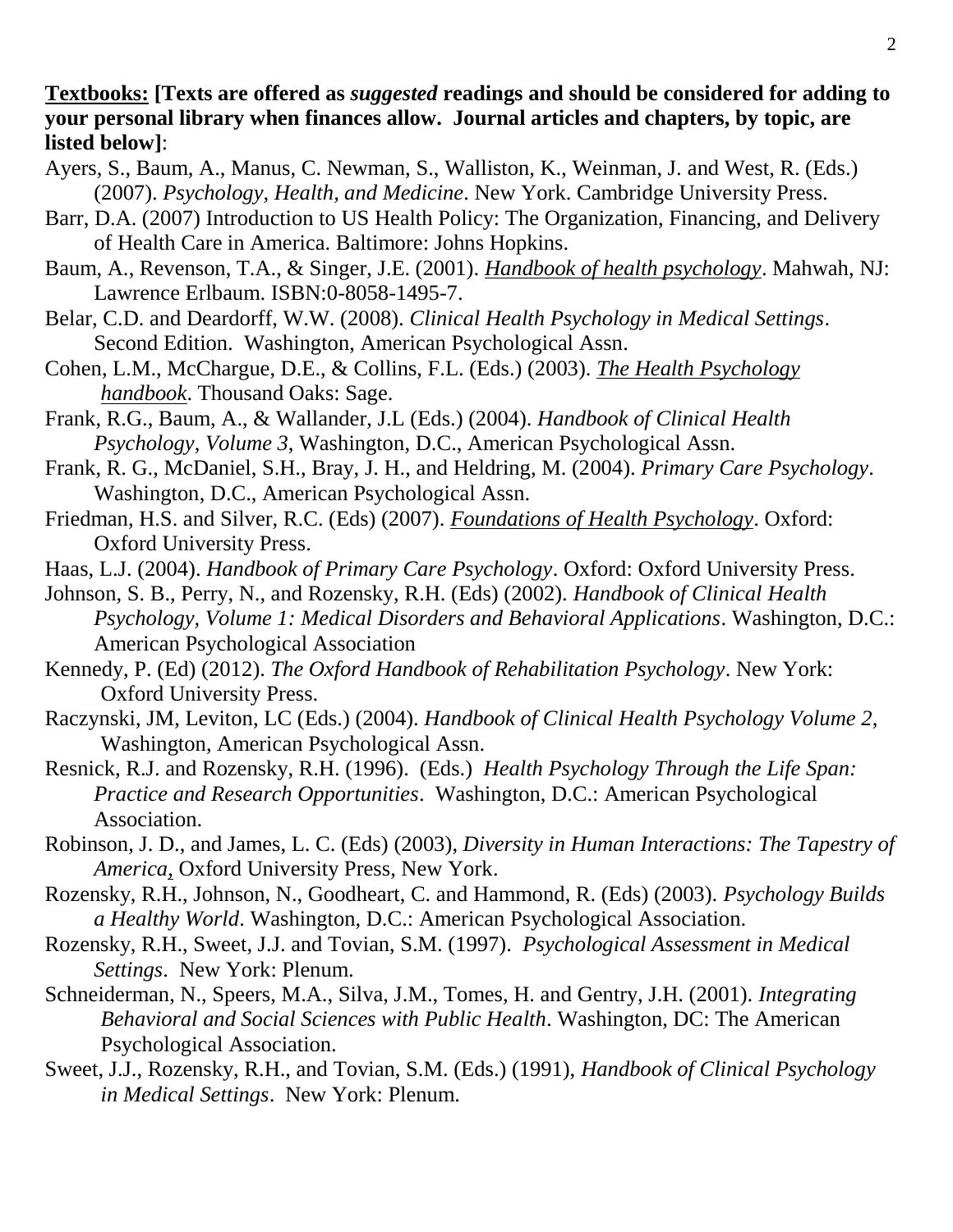#### **Class Format:**

This graduate level seminar is specifically designed to maximize a scientist-practitioner's application of health psychology principles built upon a competency-based model of health psychology practice and research. Class participation and dialogue based upon the integration of readings, lectures, and experience will be the major means of learning.

Guest lecturers will present topics and students will be prepared to *ask relevant questions* based upon the **self-assessment model of competency-based health psychology** they develop during the first few class meetings. Our goal is to assure that we have the needed information  $\&$ knowledge to be competent consumers of the literature *and* be prepared to competently address relevant research and clinical questions to build the skills needed to study and work with those patients presenting with the diseases and health-related issues discussed in class.



#### **Behavioral Health and Illness --- Course Outline (see schedule and dates at end of syllabus)**

- **Week 1** I. Overview, Definition & Models of Health Psychology: Health Psychologist: Who are we? Where did we come from? What do we do? --- [Dr. Rozensky]
	- II. Biopsychosocial Models of Health in Today's HealthCare A. Health Belief Models & Stages of Change --- [Dr. Rozensky]
	- III. Personality, Stress, Coping, Psychoneuroimmunology and Health

--- [Dr. Pereira]

- **Week 2** I. Building your competency-based model of Health Psychology -- [Dr Rozensky] II. Paying for HealthCare Services --- [Dr. Paul Duncan]
- **Week 3** No class
- **Week 4** Issues in Health Disparities in Health Psychology Research and Practice [Dr. Whitehead]

#### **HEALTH PSYCHOLOGY'S CROSS CUTTING ISSUES**

- **Week 5** I. Understanding Adherence --- [Dr. Rozensky] II. Formal and Informal Communications, Interprofessionalism, and Health & Behavior Codes --- [Dr. Rozensky]
- Week 6 III. Putting the Brain into the Mind-Body Connection: Mental Status, Medication & Surgical Effects, Concentration, and Attentional Issues with Medically Ill Patients --- [Dr. Price]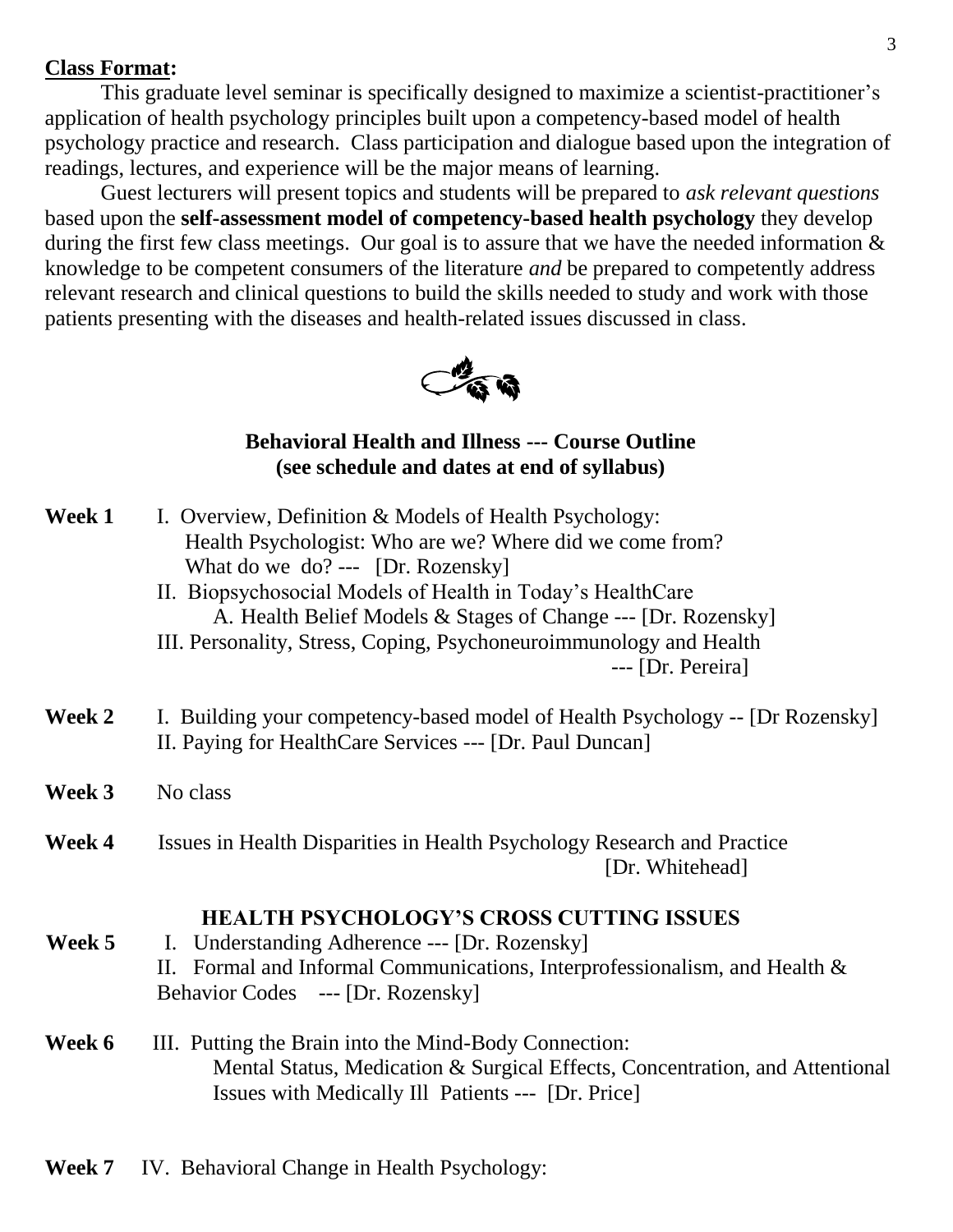| A. Weight Management      | $---$ [Dr. Perri] |
|---------------------------|-------------------|
| <b>B.</b> Smoking Control | $--$ [Dr. Gylys]  |

- **Week 8** V. Chronic Pain: A Psychological Perspective --- [Dr. Robinson]
- **Week 9** VI. Sleep Disorders and Health Psychology --- [Dr. McCrae]

### **HEALTH PSYCHOLOGY: TERTIARY AND PRIMARY CARE**

- **Week 10** Cancer and Health Psychology --- [Dr. Pereira]
- **Week 11** Rehabilitation Psychology: TBI as a Model --- [Dr. Ashkanazi]
- **Week 12** Primary Care Psychology --- [Dr. Gylys] Professional Geropsychology --- [Dr. McCrae] Pediatric Psychology --- [Dr. Janicke]
- **Week 13** Health and Behavior from a Public Health, Community Health Perspective --- [Dr. Latimer]
- **Week 14 FINAL PRESENTATIONS**
- **Week 15 FINAL PRESENTATIONS**
- **Week 16 FINAL PRESENTATIONS**



#### **Course Materials\Readings**

#### **Behavioral Health and Illness – Outline** *with* **Suggested Readings**

#### **Week 1**

- **I. Overview, Definition & Models of Health Psychology: Health Psychologist: Who are we? Where did we come from? What do we do?**
- American Psychological Association (2000). Guidelines for Psychotherapy with Lesbian, Gay, & Bisexual Clients. Washington, DC: Author. <http://www.apa.org/pi/lgbc/guidelines.html>
- American Psychological Association (2002). Guidelines on Multicultural Education, Training, Research, Practice, and Organizational Change for Psychologists. Washington, DC: Author.<http://www.apa.org/pi/multiculturalguidelines.pdf>
- American Psychological Association (2004). Guidelines for Psychological Practice with Older Adults. *American Psychologist, 59*, 236-260.
- Belar, C.D. (1996). A proposal for an expanded view of health and psychology: The integration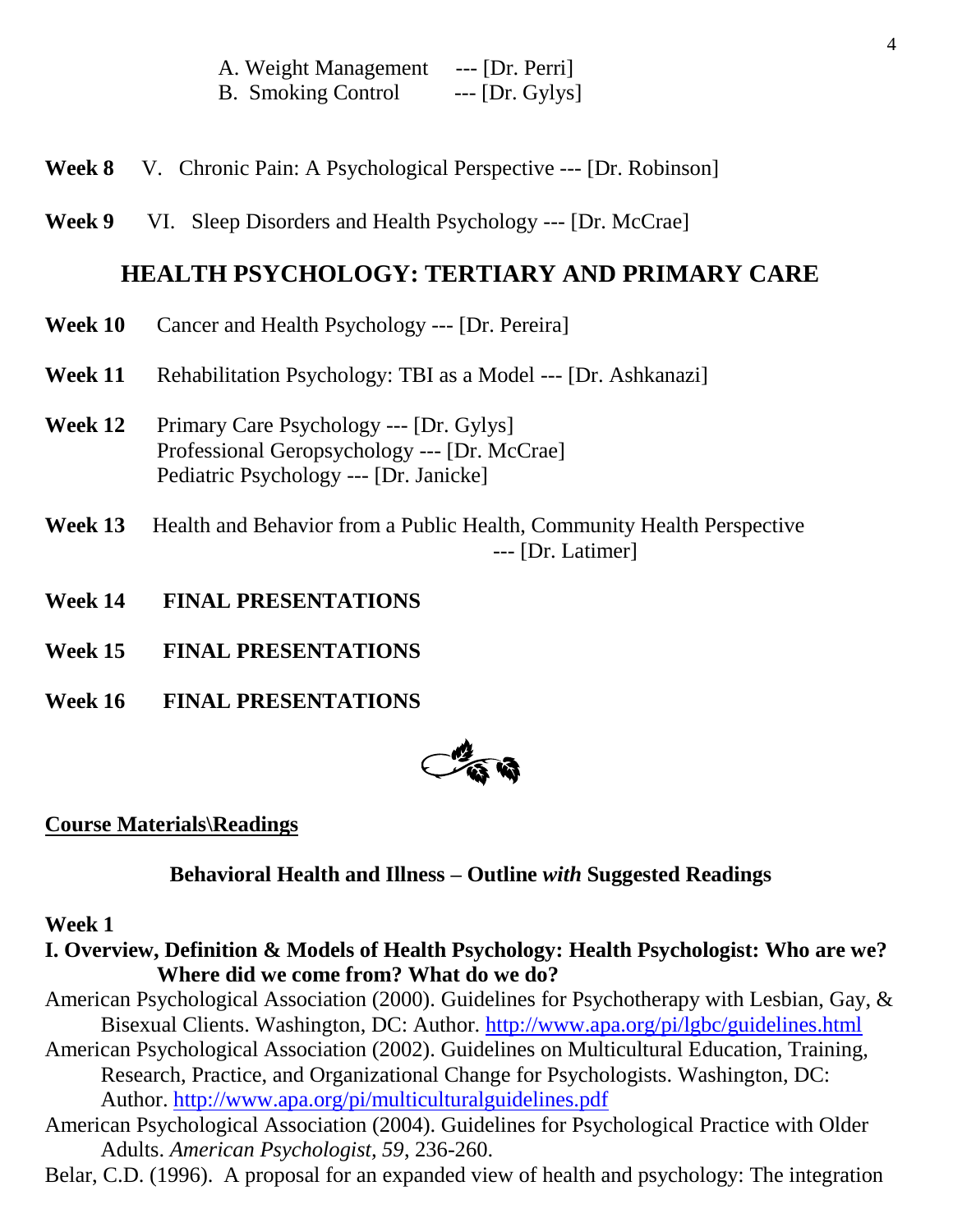of behavior and health. In Resnick & Rozensky (Eds.). Health psychology through the life span: Practice and research opportunities. (pp. 77-84). Washington, D.C.: American Psychological Association.

- Belar, C.D. (1997). Clinical health psychology: A specialty for the  $21<sup>st</sup>$  century. Health Psychology, 16(5), 411-416.
- Benjamin, L.T. (1986). Why don't they understand us? A history of psychology's public image. American Psychologist, 41, 941-946.
- Benjamin, L.T. (2001). American Psychology's Struggle with Its Curriculum: Should a Thousand Flowers Bloom? American Psychologist, 56, 735-742.
- Brown, R.T., Freeman, W.S., Brown, R.A., Belar, C., Hersch, L., Hornyak, L., Rickel, A., Rozensky, R., Sheridan, E., and Reed, G. (2002). The Role of Psychology in Health Care Delivery. *Professional Psychology,* 536-545.
- Deleon, P.H., Howell, W.C., Newman, R., Brown, A.B., Puryear Keota, G., & Sexton, J.L. (1996). Expanding Roles in the  $21<sup>st</sup>$  Centruy. In Resnick & Rozensky (Eds.). Health psychology through the life span: Practice and research opportunities. (pp. 427-454). Washington, D.C.: American Psychological Association.
- Engel, G.L. (1977). The need for a new biomedical model: A challenge for medicine. Science, 196, 129-136.
- Janda, L.H., England, K., Lovejoy, D., & Drury, K. (1998). Attitudes toward psychology relative to other disciplines. Professional Psychology: Research and Practice, 29, 140-142.
- Leventhal, G., Seime, R.J., Wedding, D. and Rozensky, R.H. (2005). The 2003 Survey of Academic Medical Center Psychologists: Implications and Outlook. *Journal of Clinical Psychology in Medical Settings, 12,* 209-220.
- National Working Conference on Education and Training in Health Psychology (1983). Special Issue covering the proceedings of the Arden House Conference. 2, Supplement.
- Newman, R. & Reed, G.M. (1996). Psychology as a health care profession: Its evolution and future directions. In Resnick & Rozensky (Eds.) Health psychology through the life span: Practice and research opportunities. (pp. 9-26). Washington, D.C.: American Psychological Association.
- Norcross, J.C., Hedges, M., & Prochaska, J.O. (2002). The face of 2010: A delphi poll on the future of psychology. Professional Psychology: Research and Practice, 33, 316-322.
- Pappas, R.K., Belar, C.D., & Rozensky, R.R. (2004). The practice of clinical health psychology: Professional Issues. In Handbook of clinical and health psychology vol 3., Washington, American Psychological Assn.
- Pruitt, S.D., Klapow, J.C., Epping-Jordan, J.E., and Dresselhaus, T.R. (1998). Moving behavioral medicine to the front line: A model for the integration of behavioral and medical science in primary care. *Professional Psychology: Research and Practice, 29*, 230-236.
- Robinson, J.D. (1998). Race and Ethnicity in the Medical Setting: Psychological Implications. Jouranl of Clinical Psychology in Medical Settings, 5, 235-237. [See entire issue].
- Rozensky, R.H. (1991). Hospitals, Politics, and Psychologists. In Sweet, J.J., Rozensky, R.H., and Tovian, S.M. (Eds.), *Handbook of Clinical Psychology in Medical Settings*. New York: Plenum.
- Rozensky, R.H. (1997), Medical staff membership and participation. In Morris, J. & Banon, J. (Eds.), *Rural Psychologist: Hospital Primer*. Washington, D.C.: American Psychological Association.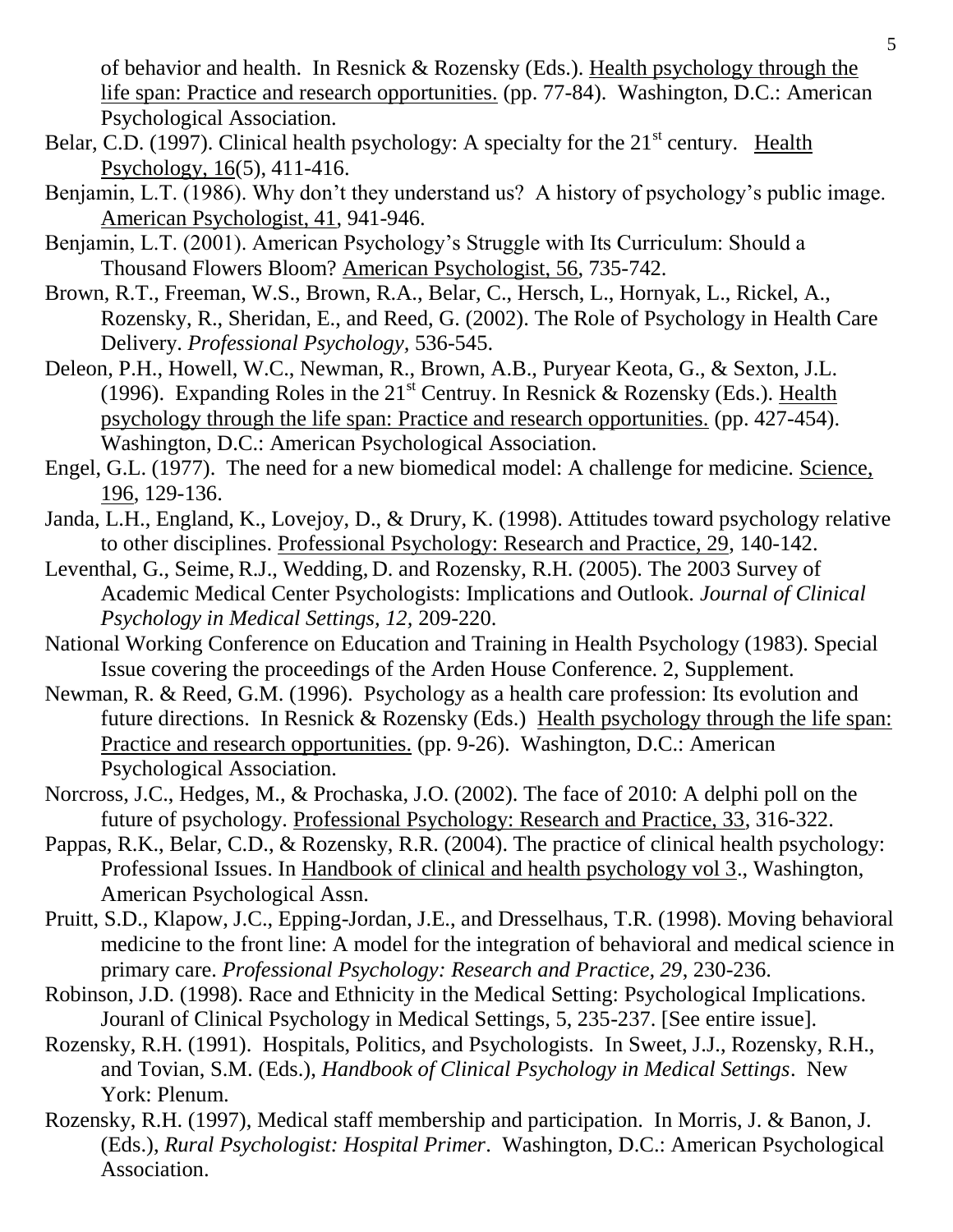- Rozensky, R.H. (2004). Freestanding Psychology: The only way in Academic Health Centers. *The Journal of Clinical Psychology in Medical Settings, 11, 2*, 127-133.
- Rozensky, R. H. (2006). Clinical Psychology in Medical Settings: Celebrating our Past, Enjoying the Present, Building our Future. The Journal of Clinical Psychology in Medical Settings, 13. 343 -352*.*
- Rozensky, R.H., Sears, S. F. and Vazquez Sowell, L. (2007). Clinical Health Psychology: From Hospital Practice into the Community. In Rockefeller, K (Ed). *Psychology, Spirituality and Health Care (Volume II)*. New York: Praeger Press.
- Suls, J., & Rothman, A. (2004). Evolution of the biopsychosocial model: Prospects and challenges for health psychology. Health Psychology, 23, 119-123.

## **II. Biopsychosocial Models of Health in Today's HealthCare A. Health Belief Models & Stages of Change**

- Bernard, L.C. & Krupat, E. (1995). Understanding health-related behavior. In Health psychology: Biopsychosocial factors in health and illness. (pp. 63-100). Fort Worth, TX: Harcourt Brace College Publishers.
- DiClemente, C. C., J. O. Prochaska, et al. (1991). "The process of smoking cessation: An analysis of precontemplation, contemplation, and preparation stages of change." Journal of Consulting and Clinical Psychology **59**: 295-304..
- O'Connell, D. (1997). Behavior Change. In M.D. Feldman and J.F. Christensen (Eds.). Behavioral Medicine in Primary Care (265-276. Stamford, CT: Appleton & Lange.
- Orleans, C.T., Ulmer, C.C., & Gruman, JC. (2004). The role of behavioral factors in achieving national health outcomes. In Handbook of clinical and health psychology vol 3., Washington, American Psychological Association.
- Prochaska, J. O. and C. C. DiClemente (1986). Toward a comprehensive model of change. Addictive Behaviors: Processes of Change. W. R. Miller and N. Heather. New York, Plenum Press**:** 3-27.Prochaska, J. O. and C. C. DiClemente (1992). Stages of Change in the Modification of Problem Behaviors. Newbury Park, CA, Sage.

# **III. Personality, Stress, Coping, Psychoneuroimmunology and Health**

Ader, R. & Cohen, N. (1993). Psychoneuroimmunology: Conditioning and stress. Annual Review Psychology, 44, 53-85.

Ch. 10, Cohen, McChargue, & Collins.

- Koocher, G.P. (1996). Pediatric oncology: Medical crisis intervention. In Resnick & Rozensky (Eds.). Health psychology through the life span: Practice and research opportunities. (pp. 213-226). Washington, D.C.: American Psychological Association.
- Lovallo, W.R. (1997). History of the concept of stress. In Stress and health: Biological and psychological interactions. (pp. 27-34). Thousand Oaks, CA: Sage.
- Lovallo, W.R. (1997). Normal physiological regulation: The autonomic nervous system and endocrine outflow. In Stress and health: Biological and psychological interactions. (pp. 35-54). Thousand Oaks, CA: Sage.
- Lovallo, W.R. (1997). Central nervous system integration of the psychological stress response. In Stress and health: Biological and psychological interactions. (pp. 75-100). Thousand Oaks, CA: Sage.

Lovallo, W.R. (1997). Helplessness, coping, and health. In Stress and health: Biological and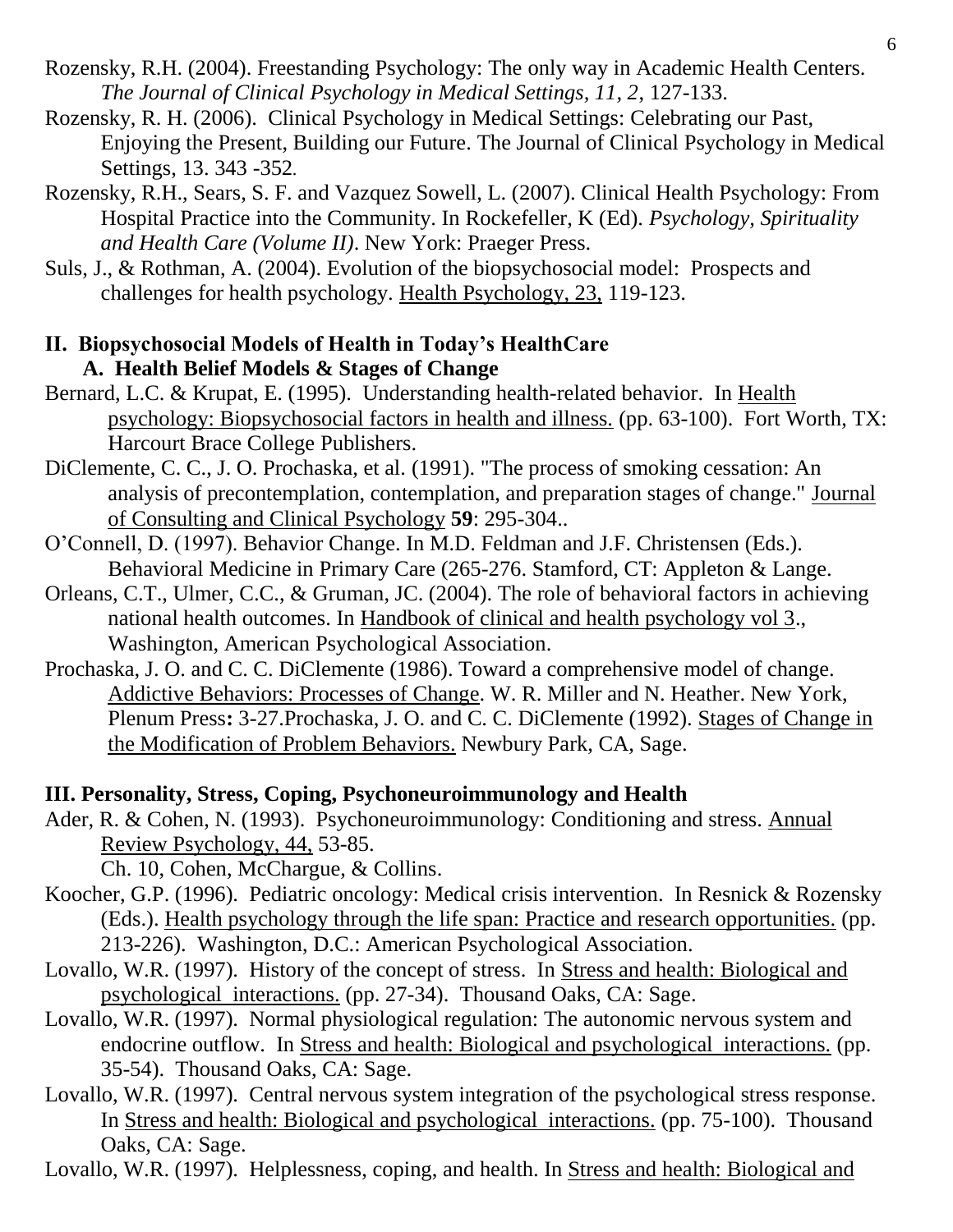psychological interactions. (pp. 101-122). Thousand Oaks, CA: Sage.

- Martin, PD, & Brantley, PJ. (2004). Stress, coping, and social support in health and behavior. In Handbook of clinical and health psychology vol 2., Washington, American Psychological Assn.
- Mookdam, F., & Arthur, H.M. (2004). Social support and its relationship to morbidity and mortality after acute myocardial infarction. Archives of Internal Medicine, 164, 1514- 1518.
- Nezu, A. M., Nezu, C. M., Friedman, S. H., Faddis, S., & Houts, P. S. Helping cancer patients cope: A problem-solving approach. American Psychological Association: Washington, DC, 1998.

## **Week 2**

## **I. Building your competency-based model of Health Psychology -- [Dr. Rozensky]**

- Belar, C.D., Brown, R.A., Hersch, L.E., Hornyak, L.M., Rozensky, R.H., Sheridan, E. P., Brown, R.T., and Reed, G.W. (2001). Self-assessment in clinical health psychology: A model for ethical expansion of practice. Professional Psychology: Research and Practice, 32. 135- 141.
- Kaslow, N. J. (2004). Competencies in professional psychology. *American Psychologist, 59*, 774-781.
- Roberts, M. C., Borden, K. A., & Christiansen, M. (2005). Toward a culture of competence: Assessment of competence in the education and careers of professional psychologists. *Professional Psychology: Research and Practice, 36*, 355-361.
- Rodolfa, E. R., Bent, R. J., Eisman, E., Nelson, P. D., Rehm, L., & Ritchie, P. (2005). A cube model for competency development: Implications for psychology educators and regulators. *Professional Psychology: Research and Practice, 36*, 347-354.
- Spruill, J., Rozensky, R.H., Stigall, T., Vazquez, M., Bingham, R.P., and Olvey, D. D. V. (2004). Becoming a Competent Clinician: Basic Competencies in Intervention. Journal of Counseling Psychology, 60, 7, 741-754.

## **II. Paying for HealthCare Services**

- Chiles, J.A. (1999). The impact of psychological interventions on medical cost offset: A metaanalytic review. Clinical Psychology: Science and Practice, 6, 204-220.
- Friedman, R., Sobel, D., Myers, P., Caudill, M., & Benson, P. (1995). Behavioral medicine, clinical health psychology, and cost offset. Health Psychology, 14, 509-518.
- McKay, N. and Frank, R.G. (2004). "Payment for Clinical Services: From Fundamentals to Practice Considerations," from Handbook of Clinical Health Psychology, Vol. 3 (2004), pp. 321-338.
- Tovian, S. (2004). Health services and health care economics: The health psychology marketplace. Health Psychology, 23, 138-141.

**Week 3 No Class**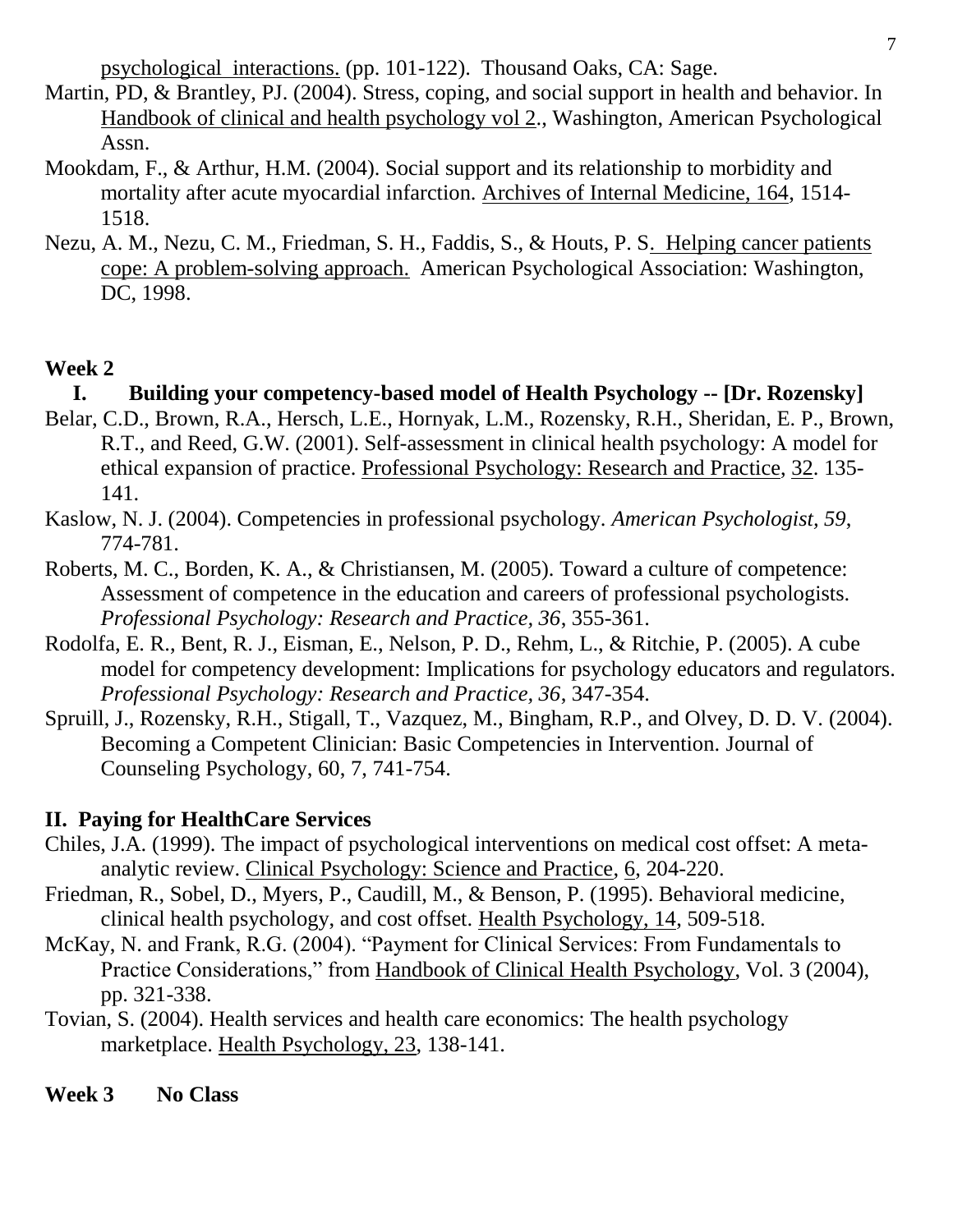## **Week 4 Issues of Health Disparities in Health Psychology Research and Practice**

Gonzalez, D.O., Suleiman, L.I., Ivery, G.D., & Callender, C.O. (2011). Is there a role for race in science and medicine. The Bulletin of the American College of Surgeons, 96, 12- 18.

### **HEALTH PSYCHOLOGY'S CROSS CUTTING ISSUES**

#### **Week 5**

#### **I. Understanding Adherence**

Dunbar-Jacob, J. & Schlenk, E.A. (1996). Treatment adherence and clinical outcome: Can we make a difference? In Resnick & Rozensky (Eds.). Health psychology through the life span: Practice and research opportunities. (pp. 323-346). Washington, D.C.: APA.

### **II. Formal and Informal Communications, Interprofessionalism, and Health & Behavior Codes**

- Brody, H. (2006). The Physician-Patient Relationship. In D. Wedding & M. Stuber (Eds.), *Behavior & Medicine* (4th ed., pp. 189-199). Cambridge, MA: Hogrefe.
- Hall, J., & Roter, D. (2007). Physician-patient communication. In H. Friedman & R. Cohen Silver (Eds.), *Foundations of Health Psychology* (pp. 325-357). New York: Oxford University Press.
- Lee, S. J., Back, A. L., Block, S. D., & Stewart, S. K. (2002). Enhancing physician-patient communication. *Hematology / American Society of Hematology Education Program*, 464- 483.
- Martin, L. R., Jahng, K. H., Golin, C. E., & DiMatteo, M. R. (2003). Physician facilitation of patient involvement in care: correspondence between patient and observer reports. *Behavioral Medicine, 28*(4), 159-164.
- Rozensky, R.H., Sweet, J.J., and Tovian, S.M. (1997). Referral logistics and communication. *Psychological Assessment in Medical Settings*. New York: Plenum. (p 15 -28).
- Rozensky, R. H. (2011). The Institution of the Institutional Practice of Psychology: Health Care Reform and Psychology's Future Workforce. *American Psychologist, 66*, 794-808. Doi: 10.1037/a0024621
- Rozensky, R. H. (2012). Health Care Reform: Preparing the Psychological Workforce. *The Journal of Clinical Psychology in Medical Settings*, *19*, 5-11 DOI: 10.1007/s10880-011- 9287-7
- Rozensky, R.H. (in press). Psychology in Academic Health Centers: A True Healthcare Home. *The Journal of Clinical Psychology in Medical Settings*.
- Wilson, S. L., Rozensky, R.H., and Weiss, J (2010). The Advisory Committee on Interdisciplinary Community-Based linkages and the Federal Role in Advocating for Interprofessional Education. *Journal of Allied Health (Special Issue), 39*, 211- 215.
- Zeldow, P., & Makoul, G. (2006). Communicating with patients. In D. Wedding & M Stuber (Eds.), *Behavior & Medicine* (4th ed., pp. 201-218). Cambridge, MA: Hogrefe

#### **Week 6**

## **Putting the Brain into the Mind-Body Connection: Mental Status, Medication & Surgical**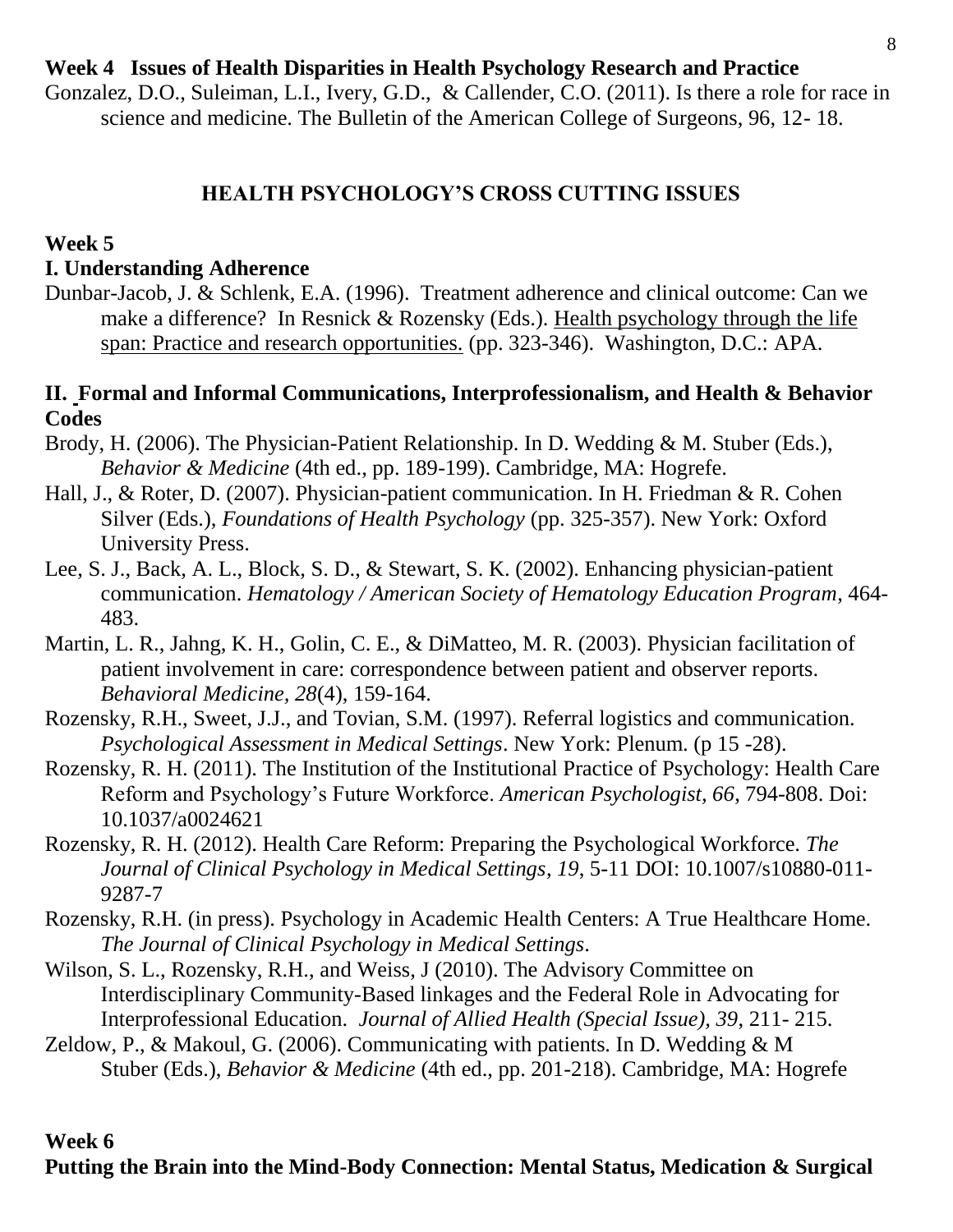### **Effects, Concentration, and Attentional Issues with Medically Ill Patients**

**--- [Dr. Price]**

 **TBA**

### **Week 7**

## **Behavioral Change in Health Psychology:**

**A. Weight Management**

**TBA** 

## **B. Smoking Control**

Prochaska, J.O. (1996). Revolution in health promotion: Smoking cessation as a case study. In Resnick & Rozensky (Eds.). Health psychology through the life span: Practice and research opportunities. (pp. 361-376). Washington, D.C.: American Psychological Association.

## **Week 8**

## **Chronic Pain --- a Psychological Perspective**

Robinson, M.E. and O'Brien, E.M. Chronic Pain. Price, D.D., Hirsh, A., and Robinson, M.E. (2008). Psychological modulation of Pain. In A.I. *Reference. Vol 5*, Pain. San Diego, CA: Academic Press. P 975-1002.

## **Week 9**

## **Sleep Disorders and Health Psychology**

- Haynes, P. L. (2005). The role of behavioral sleep medicine in the assessment and treatment of sleep disordered breathing. *Clinical Psychology Review, 25*(5), 673-705.
- Morgenthaler, T., Kramer, M., Alessi, C., Friedman, L., Boehlecke, B., Brown, T., et al. (2006). Practice parameters for the psychological and behavioral treatment of insomnia: an update. An american academy of sleep medicine report. *Sleep, 29*(11), 1415-1419.
- Morin, C. M., Bootzin, R. R., Buysse, D. J., Edinger, J. D., Espie, C. A., & Lichstein, K. L. (2006). Psychological and behavioral treatment of insomnia:update of the recent evidence (1998-2004). *Sleep, 29*(11), 1398-1414.
- Smith, M. T., & Perlis, M. L. (2006). Who is a candidate for cognitive-behavioral therapy for insomnia? *Health Psychology, 25*(1), 15-19.
- Stepanski, E. J., & Perlis, M. L. (2000). Behavioral sleep medicine. An emerging subspecialty in health psychology and sleep medicine. *Journal of Psychosomatic Research, 49*(5), 343- 347.

## **Week 10**

**Cancer and Health Psychology** TBA

### **Week 11**

## **Rehabilitation Psychology: TBI as a Model --- [Dr. Ashkanazi]**

*Handbook of Rehabilitation Psychology* Edited by Frank and Eilliott. Chapter 20. Post-Acute Brain Injury.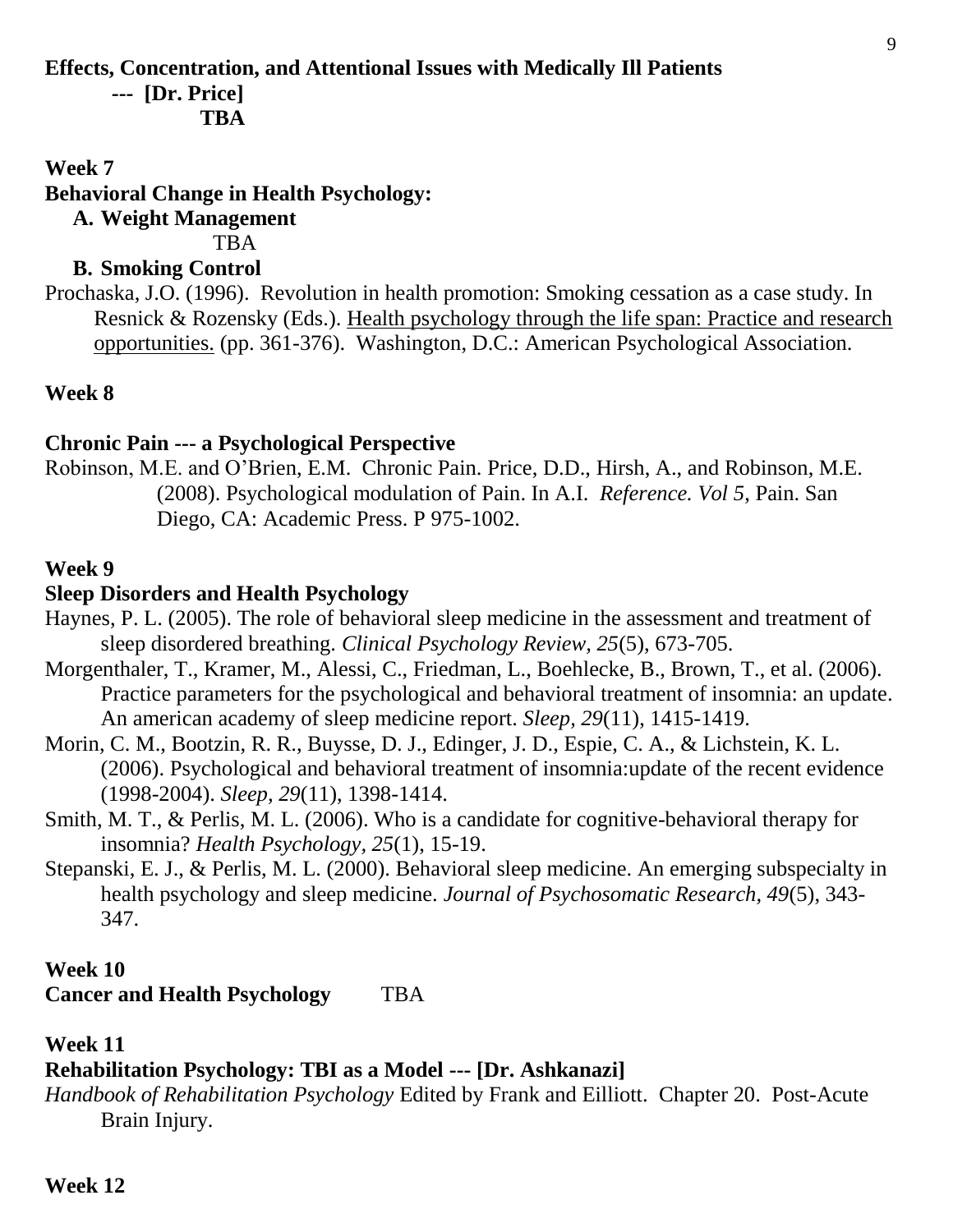# **I. Primary Care Psychology**

- Bray, J. H. (1996). Psychologists as primary care practitioners. In Resnick & Rozensky (Eds.). Health psychology through the life span: Practice and research opportunities. (pp. 85-100). Washington, D.C.: American Psychological Association.
- Frank, R.G., McDainel, S.H., Bray, J.H., Heldring, M. (2004). Primary Care Psychology. Washington, D.C.: American Psychological Association. [selected chapters]
- Haas, L.J. (2004). Handbook of Primary Care Psychology. New York: Oxford. [chapter 1]
- Haley, W.E., McDaniel, S.H., Bray, J.H., Frank, R.G., Heldring, M., Johnson, S.B., Lu, E. G., Reed, G.M., and Wiggins, J.G. (1998). Psychological practice in primary care settings: Practice Tips for Clinicians. Professional Psychology: Research and Practice, 30, 237-244.
- Newman, R.J. and Rozensky, R.H. (1995). Psychology and Primary Care: Evolving Traditions. *Journal of Clinical Psychology in Medical Settings, 2,* 3-6.
- Schroeder, C.S. (1996). Psychologists and pediatricians in collaborative practice. In Resnick & Rozensky (Eds.). Health psychology through the life span: Practice and research opportunities. (pp. 109-132). Washington, D.C.: American Psychological Association.
- Rehm, L.P. (1996). Catching depression in primary care physician's offices. In Resnick & Rozensky (Eds.). Health psychology through the life span: Practice and research opportunities. (pp. 149-162). Washington, D.C.: American Psychological Association.
- Sears, S.F., Danda, C.E., & Evans, G.D. (1999). PRIME-MD and rural primary care: Detecting depression in a low income rural population. Professional Psychology: Research and Practice, 30, 357-360.
	- II. **Professional Geropsychology** TBA
	- **III. Pediatric Psychology** TBA

# **Week 13**

# **Health and Behavior from a Public Health, Community Health Perspective**

- Berry, D, Urban, A, & Grey, M. (2006). Understanding the Development and Prevention of Type 2 Diabetes in Youth (Part 1). *Journal of Pediatric Health Care, 20,* 3-10
- Curbow, B, Bowie, J, Garza, M, McDonnell, KA, Scott, LA, Coyne, CA, & Chiappelli, T (2004) Community-Based Cancer Screening Programs in Older Populations: Making Progress But Can We Do Better? *Preventive Medicine, 38,* 676-693*.*
- Muehrer, P., Afifi, A. Coyne, J., Kring, A., Merson, M., Prohaska, T., and Rozensky, R. (2002). Research on Mental Disorders: Overcoming Barriers to Collaborations Between Basic Behavioral Scientists and Public Health Scientists. *Journal of Clinical Psychology in Medical Settings, 9, 252-262.*
- Stokols, D. (1996). Translating social ecological theory into guidelines for community health promotion. American Journal of Health Promotion, 10 (4), 282-298.

# **Week 14 FINAL PRESENTATIONS**

- **Week 15 FINAL PRESENTATIONS**
- **Week 16 FINAL PRESENTATIONS**

**Course Requirements/Evaluation/Grading Final Exam:**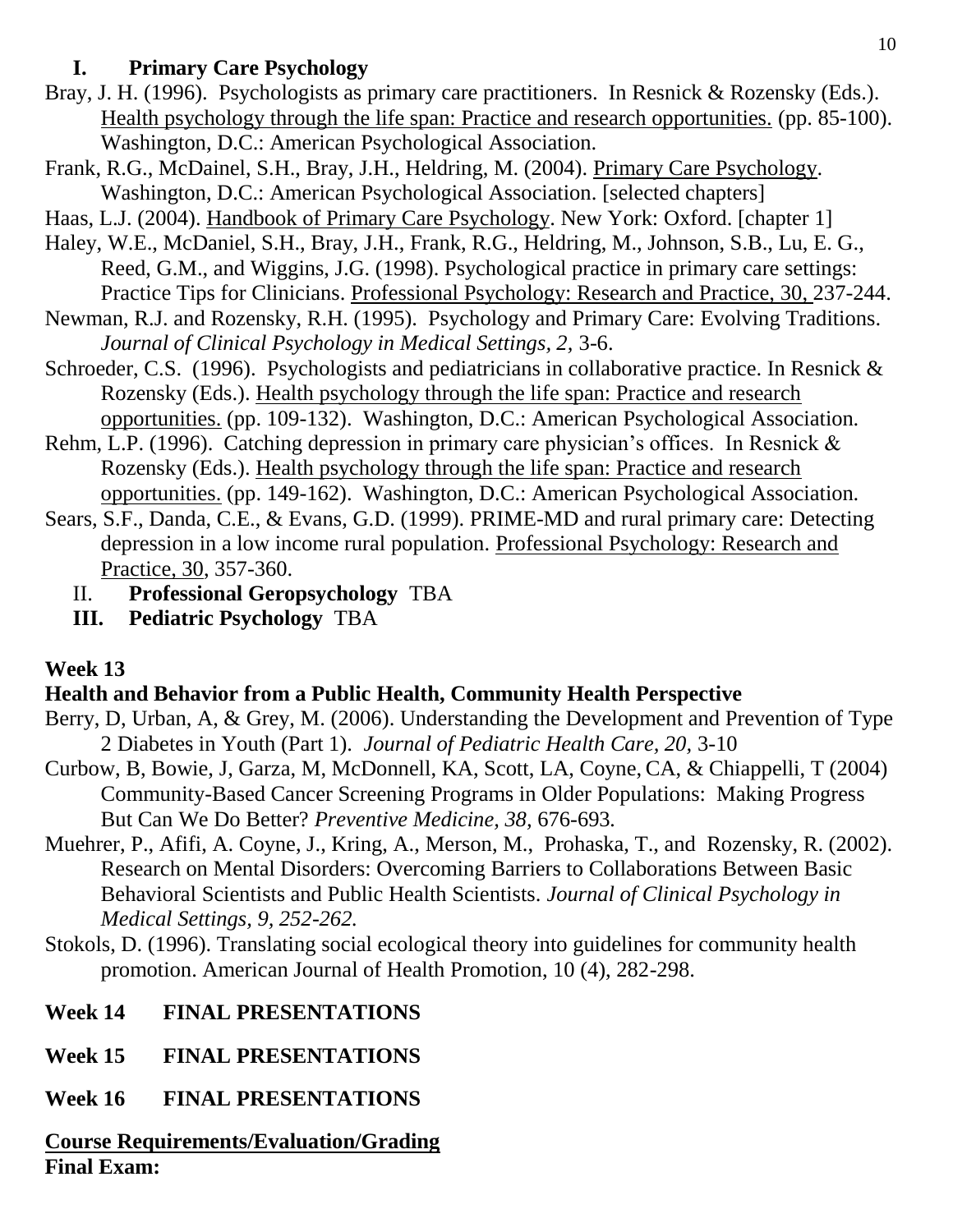Your "final exam" will be an in class presentation based upon your review of a chosen disease or medical problem. You also will provide this in written form [emailed to each class member], including references, so that all presentations can be shared and each student can prepare a booklet of information covering all the disorders we review.

Please discuss your chosen topic with Dr. Rozensky by [at the latest] week #8 of the class for his review and "sign off" so that we have a balanced, and non-repetitive portfolio of diseases and disorders [email him the final topic and title by week 10].

**Do NOT select a disorder in your area of research or clinical [sub]specialty**. This is an opportunity to branch out and find out about a disease, disorder, or condition, **new to you!**

Presentations should be organized using the outline we discuss and formulate in class regarding the list of **questions needed to gain competency** in any area or topic in health psychology. This also should include the information contained in the self study article by Belar, et al. That is, integrate the Division 38 competencies in health psychology with the Belar, et al questions to form your model of health psychology. Then use your chosen disear or problem to illustrate that information. Some points to help organize your presentation:

[1] Include the information necessary to describe the disease or problem and needed for us to understand the disorder; include prevalence, mortality and morbidity information. This includes references to the medical definitions of the problem and how it is [medically] diagnosed and how the patient might present to the health psychologist upon referral. Include the assessment[s] of the psychosocial issues related it to it and the psychological treatments used with patients with that diagnosis or problem. What medications, surgical, or rehabilitation approaches are used to treat this problem; what are the "side effects," and what does the health psychologist need to be aware of. [2] Where evidence-based approaches exist in the psychological literature for both assessment and treatment, please highlight those and\or detail what is missing in the literature or where improvements could occur both in the research and clinical areas.

[3] Identify at least one web site that provides information and assistance to patients regarding your chosen disease and identify the extent of psychological and/or "coping" and/or self management information that is available for the condition on the web. For example, determine if there are portions of the website devoted to stress, coping, or psychological distress. Provide at least one paragraph that critiques the site for its strengths and weaknesses and your perception of the helpfulness of the site for the consumer. [4] Demonstrate that website when you do your in class "final exam" presentation and present discussion of improvements to the psychological material on the website that would enhance the information and website, if necessary.

[5] Include in your presentation information about services for patients with your chosen disease\disorder *within our own Health Science Center* [if such services exist or why they do not]. This should include *finding* the relevant department, service, or clinic here at Shands & the HSC and *talking directly* with the medical attending, nurse, and\or other healthcare professional about their services, patient demographics, and what, if any, health psychological services are available for their patients. If none exists, detail what you learned as to "why not."

[6] Describe a "best case" clinical service for this patient population, how you would integrate that service into the medical\surgical clinic you visited, and what research issues you would build into "your scientist-practitioner day in that clinic." If the service exists, how might it be improved? [7] Prepare a brief handout or "talking points" you would offer the professional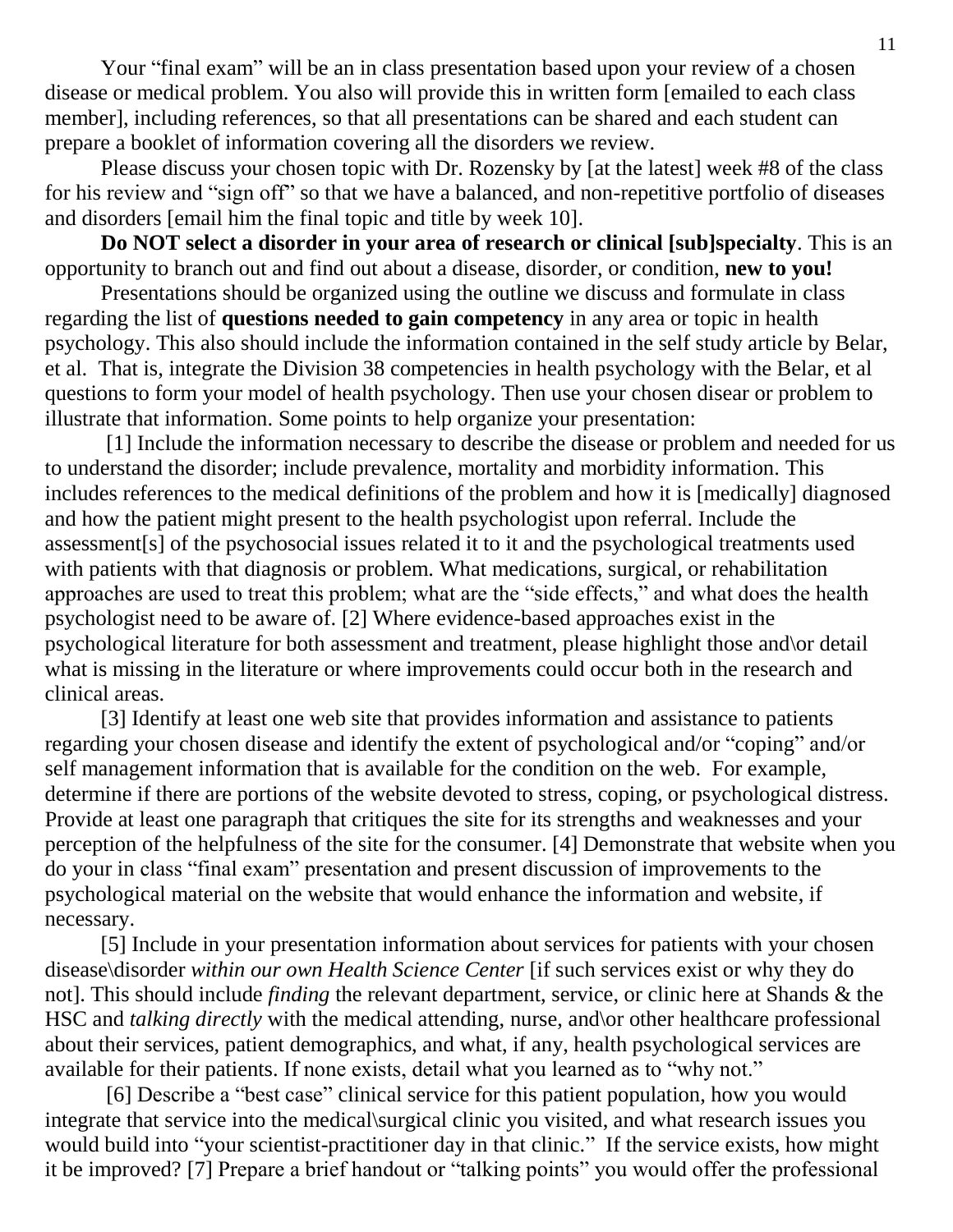staff in your area of interest to help them begin, or enhance, the health psychological services they do, or could provide. [8] Prepare a brief handout or brochure for the patients acquainting them to your [proposed] health psychology services.

[9] What is the current psychological research in this area and what would you recommend as future directions? [you can work this into the presentation or do it as a separate section].

Current Clinical & Research Experience[s]:At the beginning of each class, time will be set aside for discussion of any experiences class members have had in the Clinic, hospital or research lab. This could include clinical questions, research problems, or interesting professional experiences related to clinical health psychology. Use of this time will be up to the discretion of the class and the willingness to suggest issues or bring up topics.

## **Course Grading**:

75% "Final Exam" presentation (comprehensiveness including integrating the Division 38 competencies & Belar et al questions), clarity, and mastery of material presented including responses to questions); written summary distributed to the class on day of presentation 25% In class participation throughout the semester including questions for visiting presenters [it is expected that discussions and your questions should focus on answering the self study and competency issues developed in class].

## **Per the UF website:**

| <b>Percentage or</b><br>points earned |                 |                |                |                |                |                 |                |                |                        |     |                 |                     |
|---------------------------------------|-----------------|----------------|----------------|----------------|----------------|-----------------|----------------|----------------|------------------------|-----|-----------------|---------------------|
| in class                              | $93% -$<br>100% | $90% -$<br>92% | $87% -$<br>89% | $83% -$<br>86% | $80% -$<br>82% | $77\%$ -<br>79% | $73% -$<br>76% | $70% -$<br>72% | $67\% - 63\% -$<br>69% | 66% | $60\% -$<br>62% | <b>Below</b><br>60% |
| <b>Letter Grade</b><br>equivalent     | A               | A-             | $B+$           | B              | B-             | $C+$            | $\mathsf{C}$   | $C-$           | D+                     | D   | $D-$            | F                   |

| Letter<br>Grade        | A   |      | $B+$                  | B   | <b>B-</b> | $\mathbf{\Omega}$<br>◡+ | $\sim$ | $\sim$ | $D+$                            | D   | D-   | E   | <b>WF</b> |     | <b>NG</b> | $S-U$ |
|------------------------|-----|------|-----------------------|-----|-----------|-------------------------|--------|--------|---------------------------------|-----|------|-----|-----------|-----|-----------|-------|
| Grade<br><b>Points</b> | 4.0 | 3.67 | $\cap$ $\cap$<br>J.JJ | 3.0 | 2.67      | C 23<br>ں ب∠            | 2.0    | 1.67   | $\mathbf{2} \mathbf{2}$<br>1.99 | 1.0 | 0.67 | V.V | $0.0\,$   | 0.0 | 0.0       | 0.0   |

For greater detail on the meaning of letter grades and university policies related to them, see the Registrar's Grade Policy regulations at<http://www.registrar.ufl.edu/catalog/policies/regulationgrades.html>

### **Statement of University's Honesty Policy\Academic Integrity:**

Students are expected to act in accordance with the University of Florida policy on academic integrity (see Student Conduct Code, the Graduate Student Handbook or this web site for more details: [www.dso.ufl.edu/judicial/procedures/academicguide.php\)](http://www.dso.ufl.edu/judicial/procedures/academicguide.php). Cheating, lying, misrepresentation, or plagiarism in any form is unacceptable and inexcusable behavior. **"We, the members of the University of Florida community, pledge to hold ourselves and our peers to the highest standards of honesty and integrity."**

### **Policy Related to Class Attendance and Policy Related to Make-up Exams or Other Work:**

Student should attend and be prepared to participate in all class sessions. Personal issues with respect to class attendance or fulfillment of course requirements will be handled on an individual basis.

#### **Statement Related to Accommodations for Students with Disabilities:**

If you require classroom accommodation because of a disability, you must first register with the Dean of Students Office [\(http://oss.ufl.edu/\)](http://oss.ufl.edu/). The Dean of Students Office will provide documentation to you, which you then give to the instructor when requesting accommodation. The College is committed to providing reasonable